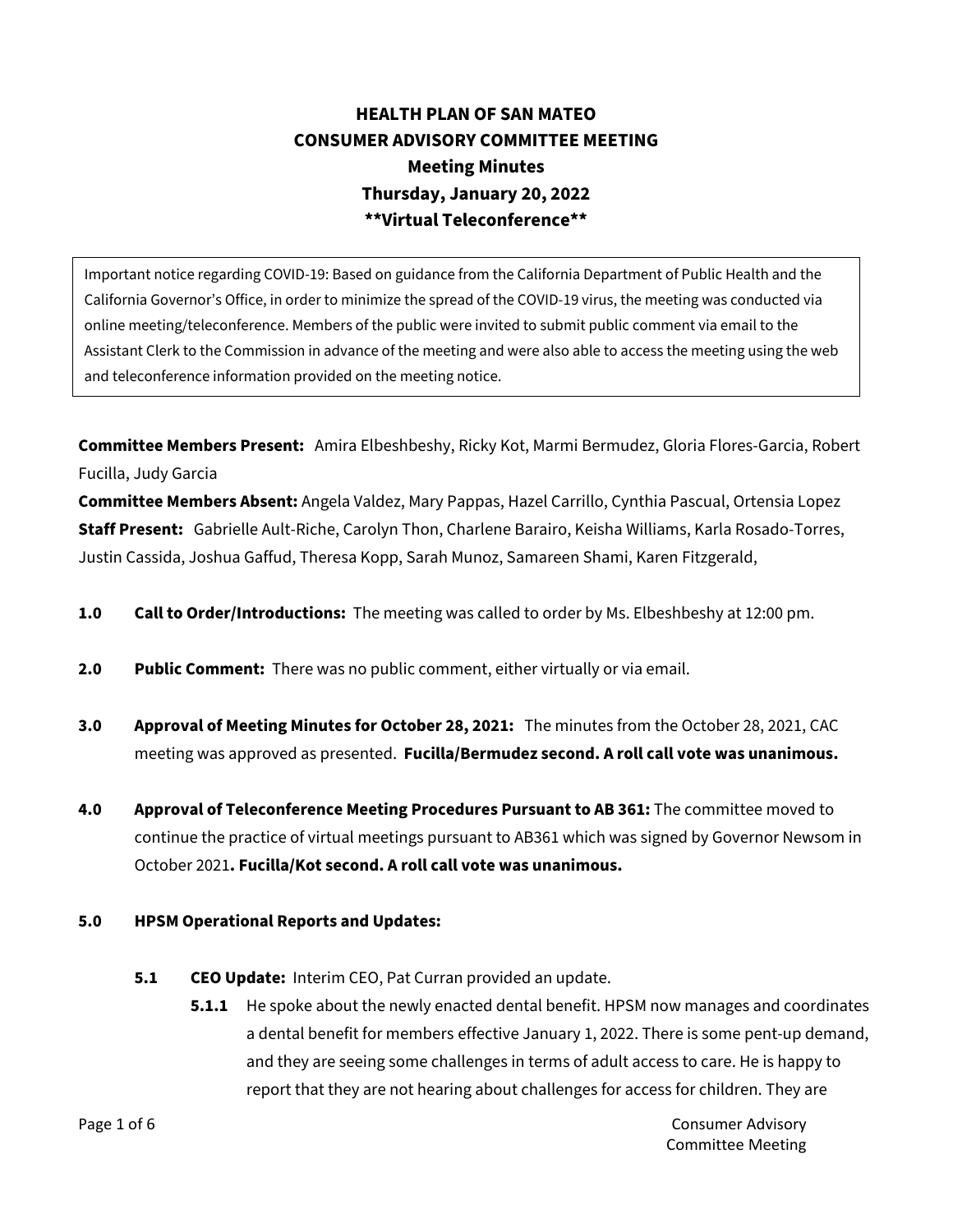working on the referral process and trying to gain access within the network so members don't have to pay but admits that process will take a while so adult access will continue to be a challenge for a bit. There is a new dental director, Dr Michael Okuji, he comes from UCSF and will be starting in late January.

- **5.1.2** Mr. Curran also spoke briefly about the CalAIM program, which was implemented on January 1, 2022. On that date all members who were in the Whole Person Care (WPC) program through the County transitioned to the new program. At present, their focus is on establishing and continuing the relationships they have with existing providers, the County and other Providers who have helped with these very complex members.
- **5.1.3** Mr. Curran reminded the group that Maya Altman retired at the end of 2021. The San Mateo Health Commission (SMHC) has appointed Mr. Curran as the Interim CEO while the recruitment effort is underway. There should be word of the new CEO in about a month. He credited the staff for the smooth transition.
- **5.1.4** Lastly, he informed the committee that Governor Newsom proposed that all residents of California have insurance coverage regardless of documentation status. HPSM is a huge proponent of this measure and will advocate for this to end up in the final budget.
- **5.2 CMO Update:** CMO, Chris Esguerra, M.D., updated the committee.
	- **5.2.1** Dr. Esguerra spoke about the pharmacy carveout, which became effective January 1, 2022. It is now a function of the State of California. While some prescriptions are being filled for routine things, there are significant issues, such as eligibility. Members and pharmacies are reporting that they are no longer eligible in Magellan's system. Unfortunately, this is compounded by the fact that customer service is spotty. Members report long wait times, some waiting from 2-4 hours. There is no guarantee that their problems will be resolved once their call is answered as a high percentage of members say the information received is not actionable or consistent. The State has acknowledged there have been staffing and training issues and they are working on that. Unfortunately, this is causing issues for those in the California Children's Services (CCS) population. HPSM did receive information from SHIELD Health Care, who figured out a way to make nutrition products typically used by the kids in the CCS population. Dr. Esguerra will be sharing that information with the staff. He asked that committee members keep them informed of issues as they come up so that they can make the State aware of them. There was a question of how many individuals are affected by the carve-out. Dr. Esguerra said 14.5M individuals across California will be impacted by this. There was a question about what would happen to members when the transition from Coordinated Care Initiative (CCI) to Dual Eligible Special Needs Plans (D-SNP) occurs. Dr.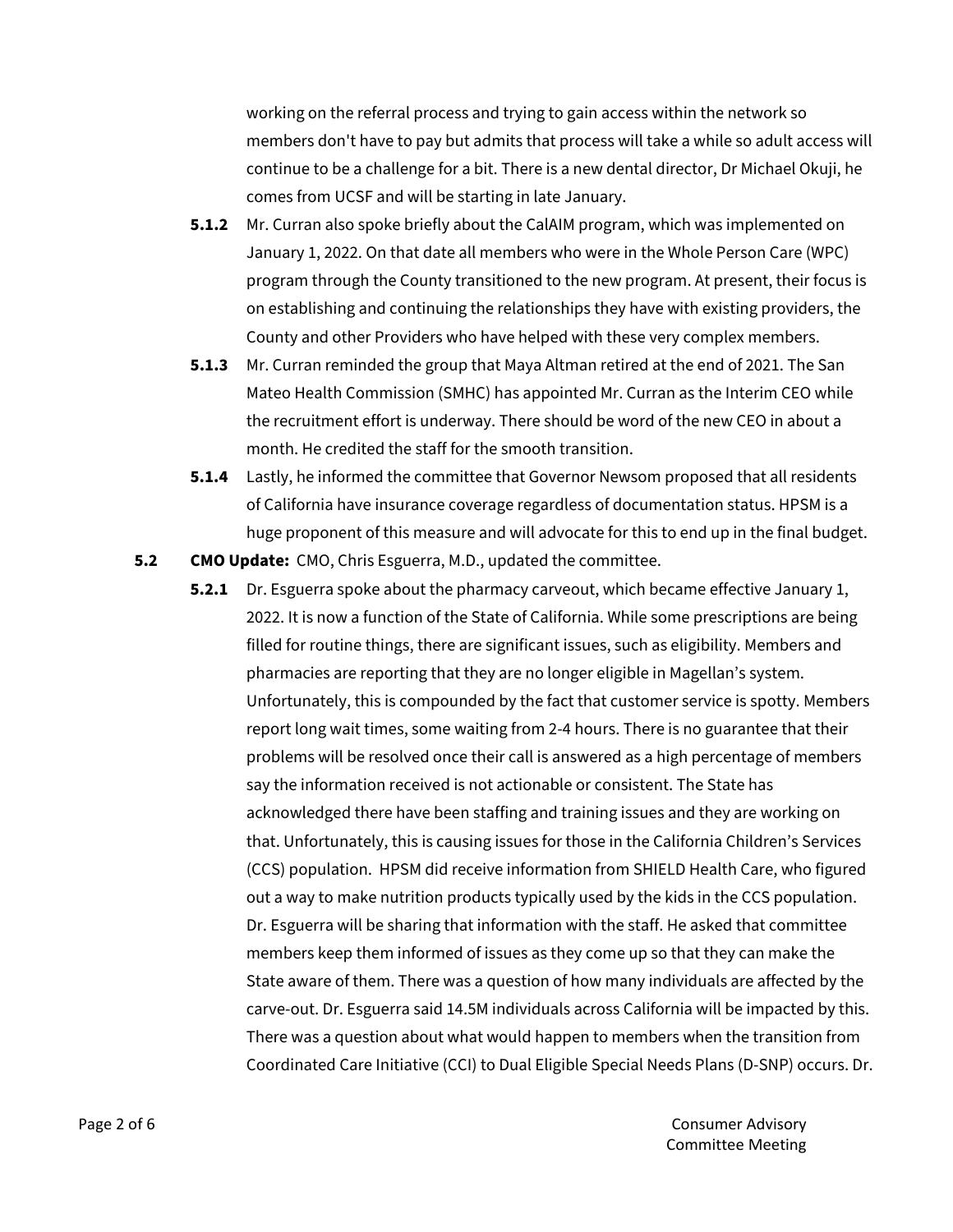Esguerra said since this is under Medicare, HPSM will continue to manage the benefit, it will not be part of the carve out.

- **5.2.2** He commended HPSM staff for their work to ensure a smooth transition into the new year while in the midst of audits, accreditation work and a leadership change.
- **5.2.3** He spoke about the recent COVID surge, specifically the Omicron variant. He encouraged all to get vaccinated and boosted and to continue following all social distancing guidelines.
- **5.2.4** There was a pharmacy related question about data reported in the past for drug denials, appeals and overturn rates. Will Magellan be providing this data going forward? Dr. Esguerra said that he's not sure what they will be getting from Magellan, but he agreed to bring any information they share to the committee.
- **5.3 Provider Services:** Network and Strategy Officer, Colleen Murphy provided a verbal report
	- **5.3.1** She reported on surge planning, they have been seeing much higher COVID case rates and a lot of HPSM Providers staff are out with COVID. They are seeing the effects of the vaccines as cases appear to be milder. Transitions teams are effectively moving members thru emergency rooms, which are experiencing bottlenecks this week. They have been working with CFU's and skilled nursing facilities (SNFs) to ensure that members are vaccinated and boosted with great success. Though, they continue to be concerned with outbreaks and are working with Scott Morrow and the County to get the word out about some of the safety practices the SNFs are using for isolating members effectively. They are working with facilities to ensure they have the resources they need, though she warned that resources are tight, finding staffing is very challenging.
	- **5.3.2** Director of Provider Services, Luarnie Bermudo provided network updates. They have recently contracted with 7 Bridges, a speech therapy Provider, and have credentialed 7 new therapists from their practice. They will work with PCPs and coordinate with schools to get the word out that 7 Bridges is accepting new patients.
	- **5.3.3** Primary Care access continues to be a focus and engagement continues. They've extended their arrangement with Teledoc for 2022, this is for PCPs who don't have access to telehealth.
	- **5.3.4** They are excited about the changes that CalAIM provides, like enhanced care management (ECM) and community supports (CS) which will allow them to reimburse HPSM members for important services. They have credentialed and have letters of support with seven different organizations primarily for ECM. The majority are county partners that HPSM has worked with in the past like Institute on Aging (IOA). Services range from housing, retention services to medically tailored meals.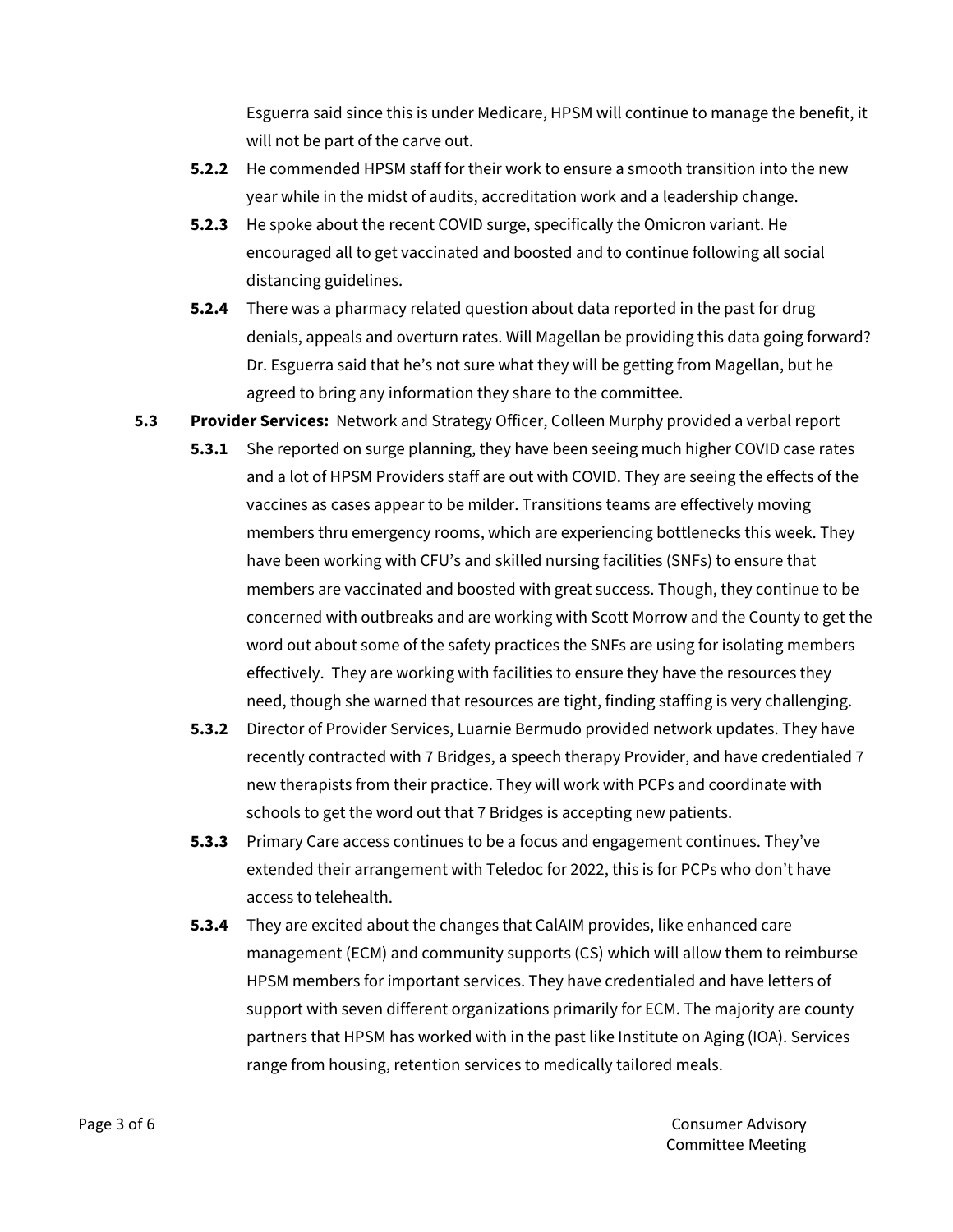- **5.3.5** She also announced that they have credentialed and contracted with over 70 new dental providers and have 134 going thru the credentialing process now. She was asked when that information might be available online. She replied that it is an ongoing process. There are 68 noted on the website right now. Information is dependent on when the providers get contracted, it usually takes about 3-4 days.
- **5.4 Population Needs Assessment (PNA) Results:** Teresa Kopp, Program Manager, Health Equity kicked off the presentation.
	- **5.4.1** The timing of this assessment is annual, the focus population is Medi-Cal (MC), which represents 77% of HPSM members. The goals of this assessment are several-fold, but they will start by identifying member health needs and disparities. They will then provide an evaluation of HealthEquity activities, culturally and linguistically appropriate services (CLAS), quality improvement (QI) activities and other available resources. Implementing targeted strategies for HealthEquity, CLAS and QI program services thru an action plan is an important part. She also went over membership and member demographics.
	- **5.4.2** Mykaila Shannon, Population Health Specialist reviewed language, access, and practitioner availability for 2020. Threshold languages are English, Spanish, Cantonese, Mandarin, and Tagalog. The have seen appropriate utilization of the interpreter services thru HPSM staff and provider requests for both telephonic and video services across all threshold languages.
	- **5.4.3** Sarah Munoz, Health Promotion Supervisor went over the disparity overview. They used the Healthcare Effectiveness Data and Information Set (HEDIS) measure data from 2020 to do their analysis. They did find disparities for 2020 in cervical cancer screenings, wellchild visits and breast cancer screenings. They have initiatives in place to address the disparity in breast cancer screenings.
	- **5.4.4** Katherine Rodrigues, Health Promotion Program Specialist went over the tobacco analysis. In December of 2019, 5,549 members identified as tobacco, nicotine, or vaping users, this was represented in all lines of business. She broke down some of the racial/ethnicity and language disparities.
	- **5.4.5** Samareen Shami, Program Manager, Quality Improvement spoke about health disparities within the seniors and persons with disabilities (SPD), Perinatal, and Children & Adolescents populations. They are delving deep into the SPD population and have recently hired a fellow to focus specifically on this population. This person will also do an inventory of current programs and services and develop a tool kit for members and caregivers, as well as Providers. They hope to focus on assessing provider network language gaps to ensure that HPSM is meeting the needs of their main language groups.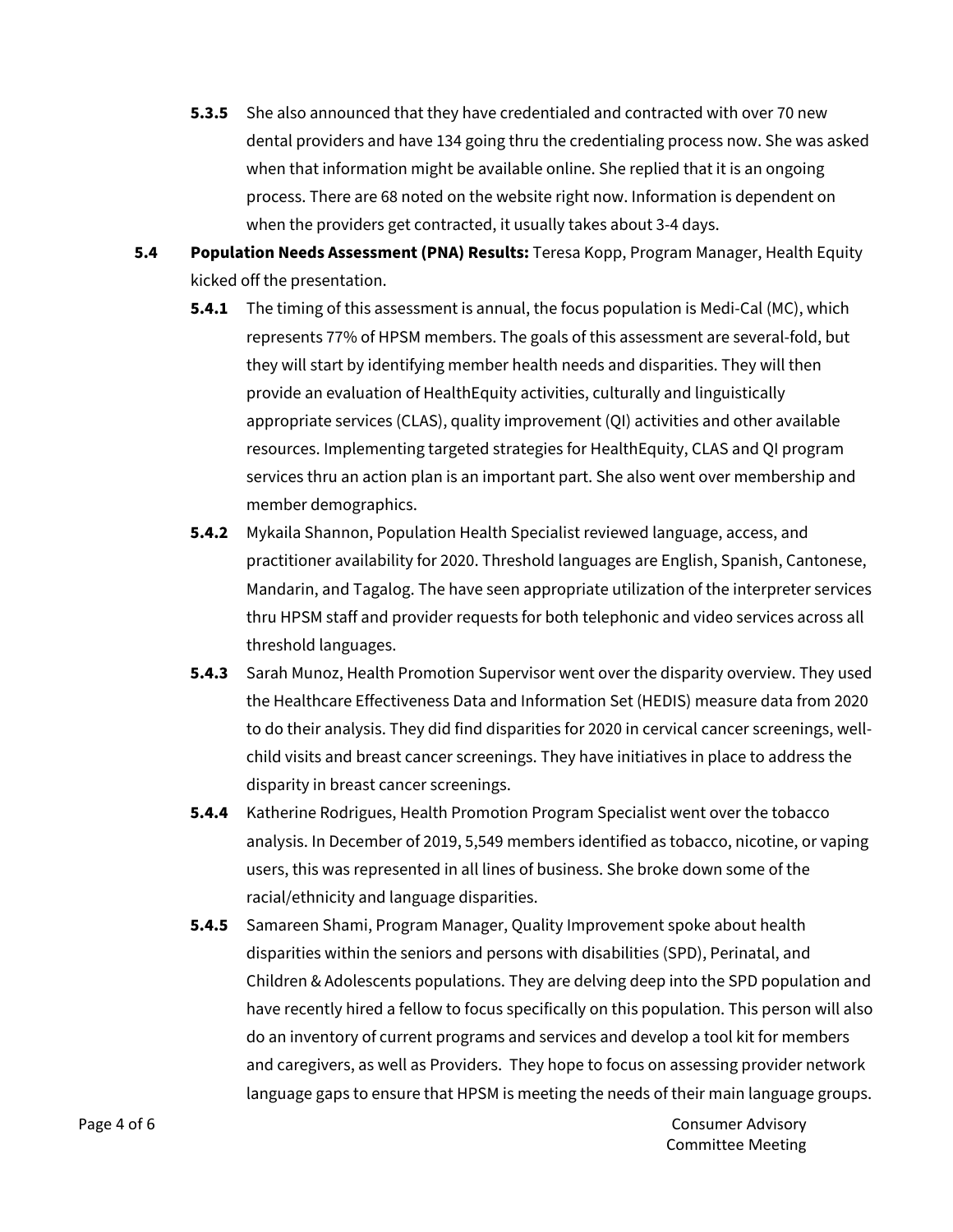They also hope to address tobacco and other health education related activities and ensure that HSPM has the resources available for their members and the conditions they face, not only for tobacco cessation but for any related disease or age group.

- **5.5 MS & CA Enrollment and Call Center Report:** Gabrielle Ault-Riche, Director of Customer Support went over the enrollment and call center reports for Q4 of 2021, CareAdvantage Manager, Charlene Barairo reviewed the CareAdvantage section of this report.
	- **5.5.1** HPSM continues to see an increase in Medi-Cal membership due to the governor's order suspending terminations except for those due to death, moves out of the county, or voluntary disenrollment.
	- **5.5.2** The Member Services (MS) call monitoring goal states that at least 95% of all monitored calls meet the quality criteria and receive an overall score of at least 95%. Unfortunately, MS did not meet that goal in Q4 2021. MS Leadership is looking into additional coaching activities for those who did not meet the 95% goal.
	- **5.5.3** Goals for the timeliness and quality of email response were met at 100%.
	- **5.5.4** Ms. Barairo reviewed the CareAdvantage portion. In Q4, they enrolled a total 272 members. As of December 2021, there are 8,894 active CA members and throughout 2021 they've enrolled an average of 103 members each month. For this period, they disenrolled 215 members. The most common reason is death, followed by a move out of the area and dis-enrollment due to involvement in another plan.
	- **5.5.5** The CA Call Center also has a customer service quality goal of at least 95% quality on monitored calls. The unit has met this goal in Q4 2021. In October 2021, HPSM transitioned to a cloud-based phone system. While the transition of staff to the system went smoothly, there have been difficulties with the reporting functionality. The CA Call Center analysis is therefore unavailable. Call Center leadership continues to work closely with HPSM IT and the phone vendor, and expect to have a solution in Q1, 2022.
- **5.6 Grievance and Appeals (G&A):** Ms. Ault-Riche went over the G&A report for Q4 of 2021.
	- **5.6.1** The rate of complaints per 1,000 members was slightly above goal for CA CMC and ACE. The rate for Healthworx was 3.07 points higher than the goal. Though this represents low overall volumes (around 10 cases per quarter), the G&A Unit will conduct additional review to determine if some of these cases are preventable.
	- **5.6.2** Timeliness goals were met for grievances and appeals at 99% and 100% respectively.
	- **5.6.3** Grievances resolved within 24 hours related to medical services were highest in Q2 and Q4 2021, 97% (73) were related to Customer Service. These spikes are a direct result of challenges HPSM's non-medical transportation (NMT) vendor faced. In Q2 the rideshare company Uber experienced a nationwide shortage of drivers, which impacted HPSM rides. This shortage was compounded by an increased volume of ride requests as